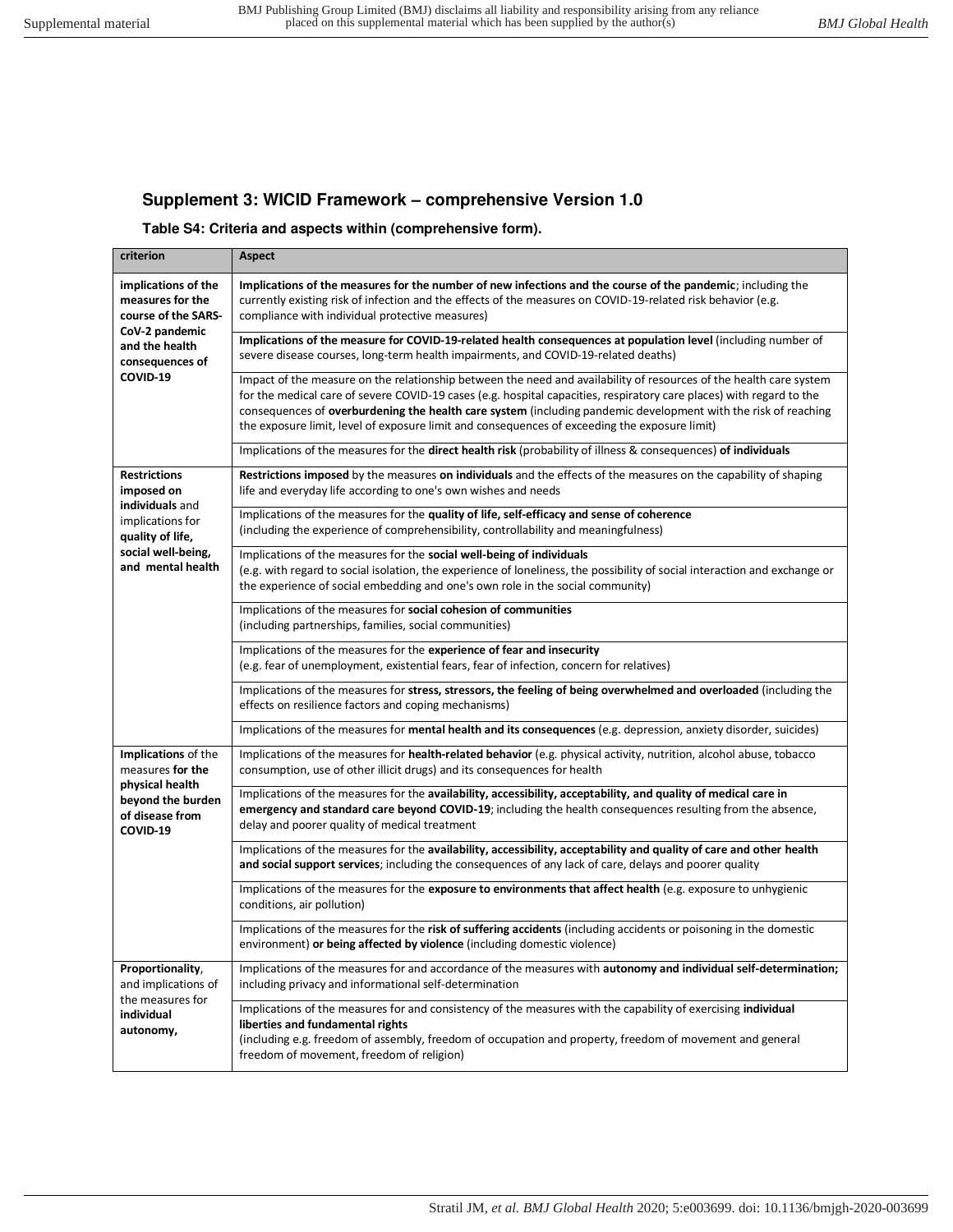| liberties, and<br>fundamental rights                                                                      | Extent of intrusiveness and proportionality with regard to the expected benefits (e.g. possibility to achieve similar<br>benefits with less intrusive measures or to reduce the number of people affected by them through greater<br>differentiation)                                                                                                                                                                       |
|-----------------------------------------------------------------------------------------------------------|-----------------------------------------------------------------------------------------------------------------------------------------------------------------------------------------------------------------------------------------------------------------------------------------------------------------------------------------------------------------------------------------------------------------------------|
| Acceptance of and<br>willingness to<br>implement the<br>measures                                          | Acceptability of the measures (incl. acceptance of the expected balance of benefits and burdens and their<br>distribution for oneself and with regard to society)                                                                                                                                                                                                                                                           |
|                                                                                                           | Implications of the measures for the comprehension of and willingness to implement, comply with, and enforce<br>the measures                                                                                                                                                                                                                                                                                                |
| <b>Implications for</b><br>equity, equality<br>and the fair<br>distribution of<br>benefits and<br>burdens | Implications of the measures for health, social and economic inequalities                                                                                                                                                                                                                                                                                                                                                   |
|                                                                                                           | Health, social and economic implications of the measures for individual social groups, in particular vulnerable and<br>socially disadvantaged populations, including the effects on relief facilities and institutions                                                                                                                                                                                                      |
|                                                                                                           | Degree to which benefits and burdens resulting from the measures (health, social, economic) are distributed fairly<br>between different actors and population groups; including those with high or low expected benefits and those with<br>high or negligible burdens from the measures                                                                                                                                     |
|                                                                                                           | Accordance of the measures with the principle of equal treatment; in the sense of avoiding and reducing unjustified<br>unequal treatment                                                                                                                                                                                                                                                                                    |
|                                                                                                           | Implications of the measures for the occurrence, spread and consequences of stigmatization; including the risk that<br>persons, groups of persons or other actors face discrimination or are otherwise socially disadvantaged by the<br>measures (including their compliance and non-compliance)                                                                                                                            |
| Societal and<br>environmental<br>implications and<br>considerations                                       | Implications of the measures for actors and institutions of civil society, social life, and culture (e.g. restriction of the<br>activities of associations, youth clubs, or place of worship etc. and the resulting consequences resulting from this for<br>the affected actors and institutions)                                                                                                                           |
|                                                                                                           | Implications of the measures for the civil society, social life and culture (including availability, accessibility,<br>participation, acceptability, quality of offers and activities) including the reversibility of the consequences                                                                                                                                                                                      |
|                                                                                                           | Implications of the of the measures for social cohesion, solidarity and the risk of social and political division                                                                                                                                                                                                                                                                                                           |
|                                                                                                           | Implications of the measure for the economic situation of individuals and the resulting effects on social<br>participation; both on the side of available income and assets (consequences of short-time work, unemployment,<br>loss of savings and pension provision) and on the side of expenditures (additional expenditure and additional<br>financial burdens, e.g. through protective measures, mobility, etc.)        |
|                                                                                                           | implications of the measures for education and psychosocial development;<br>including aspects of availability, accessibility, acceptability and quality of educational opportunities, and<br>irreversibility caused by the lack thereof                                                                                                                                                                                     |
|                                                                                                           | implications of the measures of other social determinants of health                                                                                                                                                                                                                                                                                                                                                         |
|                                                                                                           | implications of the measures for the ecosystem and planetary boundaries and compatibility of the measures with<br>the principle of environmental sustainability                                                                                                                                                                                                                                                             |
| <b>Economic</b><br>implications and<br>consideration                                                      | Consequences of the measures for individual companies, sectors of the economy and other economic actors and<br>their capability for economic activities (e.g. through restrictions on the economic activity itself, the interruption of<br>production chains, the availability of personnel, or sales opportunities at home and abroad) including the<br>reversibility of the consequences (e.g. avoidance of insolvencies) |
|                                                                                                           | Implications of the measure for the national and regional economy, its resilience, the risk of recession and the<br>possibility of recovery after the crisis (including planning security, willingness to invest, confidence in the future or<br>the risk of hostile takeovers)                                                                                                                                             |
|                                                                                                           | implications of the measures for innovation and economic development opportunities                                                                                                                                                                                                                                                                                                                                          |
|                                                                                                           | Implications of the measures on the retention and release of labor forces;<br>including the restriction or enabling of economic activity and its predictability                                                                                                                                                                                                                                                             |